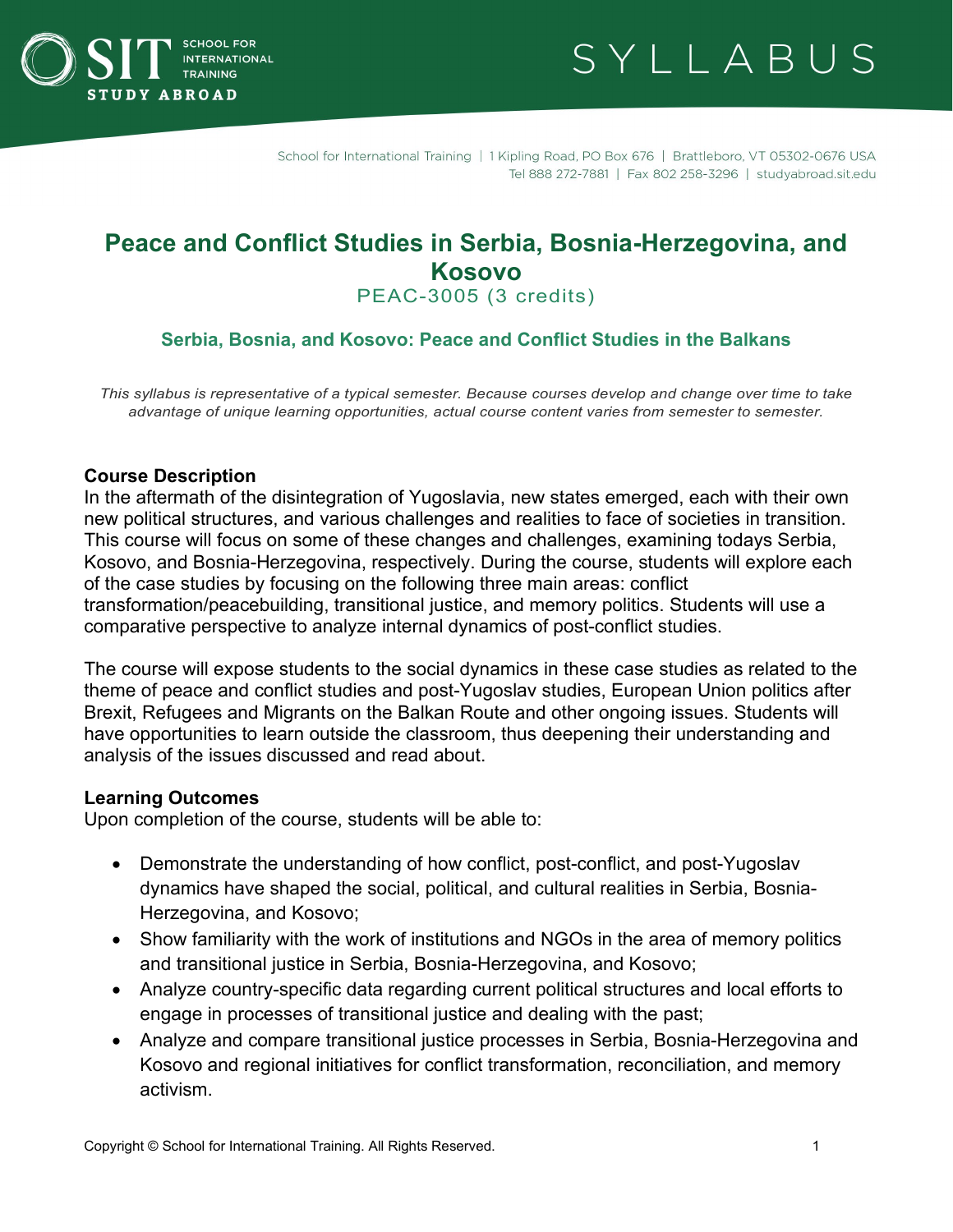# **Language of Instruction**

This course is taught in English; during the sessions students will be exposed to vocabulary related to course content.

# **Instructional Methods**

SIT's teaching and learning philosophy is grounded in the experiential learning theory developed by Kolb (1984; 2015) and informed by various scholars, such as Dewey, Piaget, Lewin, among others. Experiential learning theory recognizes that learning is an active process that is not confined to the formal curriculum; "knowledge is created through the transformation of experience" (Kolb, 2015, p. 49). Learning involves both content and process. Learning is holistic and happens through various life experiences upon which students draw to generate new ways of knowing and being. Learning involves a community and is a lifelong endeavor. Learning is transformational. The suggested four step-cycle of a *concrete experience*, *reflective observation*, *abstract conceptualization*, and *active experimentation* embedded in the experiential learning model is not linear and might not always happen in that specific order, as any learning is highly context dependent. These stages of taking part in a shared experience; reflecting on that experience by describing and interpreting it; challenging their own assumptions and beliefs to generate new knowledge; and ultimately applying new knowledge, awareness, skills, and attitudes in a variety of situations and contexts are important for students to engage in to become empowered lifelong learners.

# **Course Schedule**

\*Please be aware that topics and excursions may vary to take advantage of any emerging events, to accommodate changes in our lecturers' availability, and to respect any changes that would affect student safety. Students will be notified if this occurs.

# **Module 1: Serbia after Milošević (I)**

This module will introduce students to the main political and socio-economic dynamics and changes since the 1990s until the present. During the decade of the 1990s, as Yugoslavia was disintegrating, Serbia was engaged in all the conflicts that took place in Croatia, Bosnia-Herzegovina, and finally Kosovo, culminating in the 1999 NATO intervention and bombing of the country. In the aftermath of October 5, 2000, Serbia was about to enter a new chapter of democratic transition, though changes were occurring at a slower pace than hoped and expected. Why were these changes so slow? What changes took place? Who are the main actors involved? These are some of the questions students will be introduced to in this module. Finally, students will prepare for their visit to Kosovo and begin unfolding the policies and perceptions of political elites as well as ordinary people in Serbia toward the Kosovo conflict and post-conflict issues, as well as current negotiations in Brussels.

Session 1: 17 Years after the fall of Miloševič: Continuation and Change in Serbia

This session will discuss changes and developments in Serbia since 2000. Dr. Petrović will discuss and introduce some of the main challenges ahead of Serbia; from economic development to corruption; from Serbia's road to join the European Union to the attempts to transform the frozen conflict between Serbia and Kosovo; from the assassination of premier Zoran Djindjić in 2003 to the current political actors in Serbia.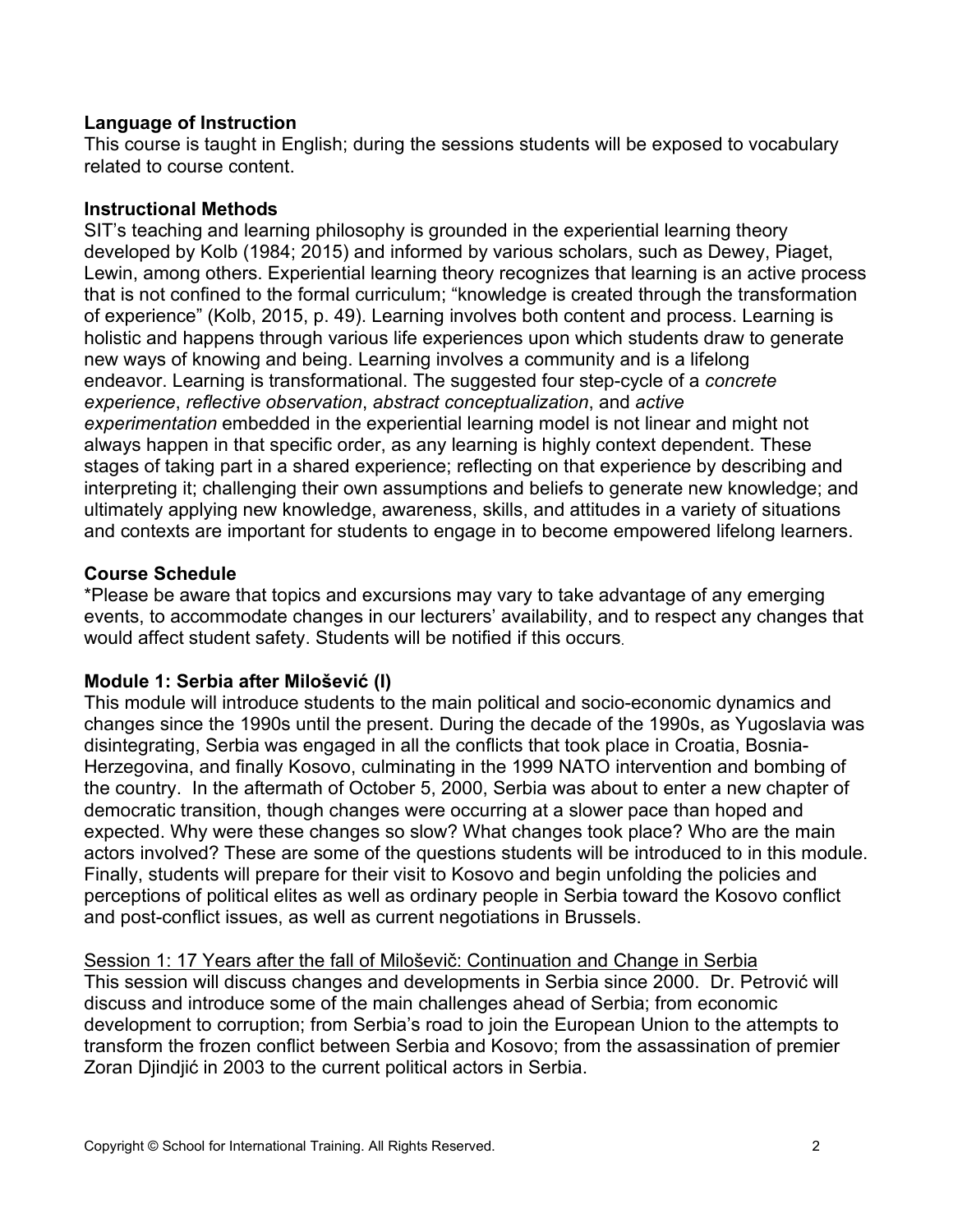#### *Required Reading:*

- Gordy, E. (2014). Tracing Dialogue on the Legacy of War Crimes in Serbia. In *Narratives of Justice In and Out of the Courtroom*. New York: Springer, 111-130.
- Fridman, O. & Hercigonja S. (2017). Protiv Nenormalnog: An analysis of the #protivdiktature Protests in the Context of Memory Politics of the 1990s in Serbia**.** *Contemporary Southeastern Europe*, 4(1), 12-25.

#### *Recommended Reading:*

PODCAST: The Southeast Passage Podcast: A look at Vučić's Serbia and the emergence of new social movements available at: [http://thesoutheastpassage.com/podcast/popovic](http://thesoutheastpassage.com/podcast/popovic-papovic-vucic-serbia-social-movements/)[papovic-vucic-serbia-social-movements/](http://thesoutheastpassage.com/podcast/popovic-papovic-vucic-serbia-social-movements/)

#### Session 2: Serbia's Road to the European Union (EU)

This session will introduce students to the history of the EU, the nuance of the processes of EU enlargement, or shrinkage after Brexit, as well as EU politics and policies in the Western Balkans.

Session 3: Field Visit: Transitional Justice and Dealing with the Past in Serbia This session will offer students a site visit to the Humanitarian Law Center (HLC): one of Serbia's, and the region's, most prominent NGOs dealing with transitional justice in the aftermath of the wars and the breakup of Yugoslavia.

#### *Required Reading:*

Subotić, J. (2009). *Hijacked justice: Dealing with the past in the Balkans* (pp. 1-37). Ithaca: Cornell University Press.

# *Recommended Reading:*

Méndez, J. E. (1997). Accountability for past abuses. *Human Rights Quarterly: a Comparative*  and International Journal of the Social Sciences, Philosophy, and Law, 19, 2, 255-282.

#### Session 4: Frozen Conflicts: Serbia-Kosovo Conflict Analysis

This session will engage students with an introductory analysis of the Serbia-Kosovo conflict. Who are the parties involved in the conflict? Who are the actors in the current reality? What are the main issues shaping Serb-Albanian relations? These and other questions will be unfolded based on the required readings and students' discussions and questions.

#### *Required Reading:*

Ker-Lindsay, J. (2009). *Kosovo: The Path to Contested Statehood in the Balkans*. London: I. B. Tauris. (Introduction, Chapter 1).

# *Required Film:*

The fall of Milošević: BBC Documentary Film

This film offers a most coherent insight into the war in Kosovo and the NATO intervention as seen through the Milošević regime days in Serbia, in the late 1990s. It offers unique footage that adds images to in-class discussions and readings. Watch the film at home and be prepared for class discussion.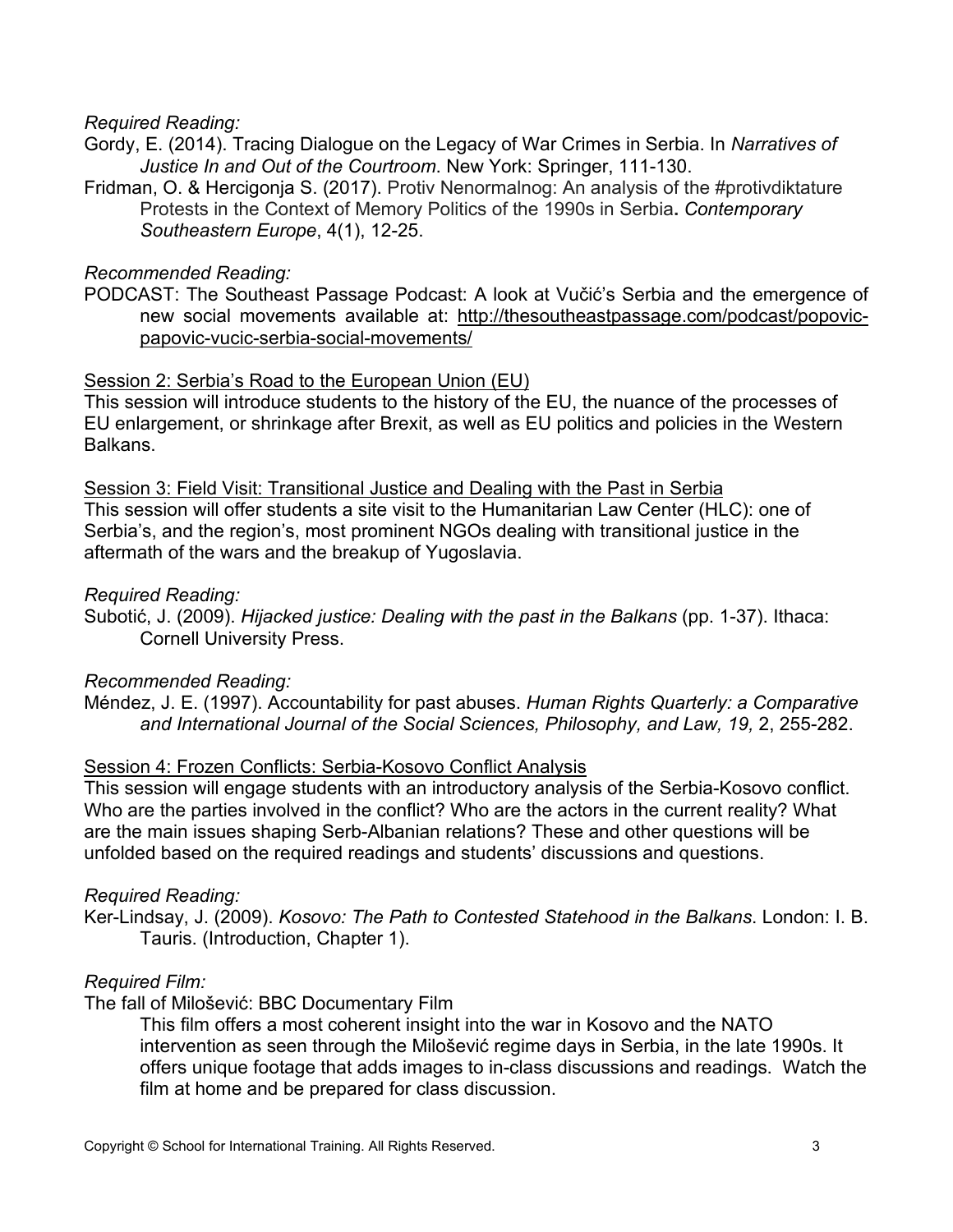# Session 5: Serbia's Kosovo Policy after Milošević

As direct negotiations between Serbia's and Kosovo's premiers continue to unfold, this lecture examines the state's policy towards the Kosovo conflict in the last 13 years. From introducing the myth of Kosovo and the 1389 battle of Kosovo, to more recent developments following the 2008 declaration of independence, the session highlights current dynamics as related to Serbia's EU accession process and conflict transformation.

#### *Required Reading:*

Judah, T. (2008). *Kosovo: What everyone needs to know*. Oxford: Oxford University Press. (Selected chapters: post-war.)

# **Module 2: Kosovo: State-Building and Post-Conflict Transformation**

This module takes place in Kosovo as a study visit during which students are introduced to the Kosovo-Serbia conflict. The focus is on the Kosovar Albanian as well as Kosovar Serbs and other minority communities' points of view. During the Kosovo study visit students learn about the challenges it faces, and its State-building processes. Additionally, students will trace the creation of new collective memories in Kosovo in the aftermath of the 1998-99 war and the NATO intervention and how are these present in public space: what monuments are built now in Kosovo and what myths are created? What processes of transitional justice are in place?

#### Session 1: The History of State-Building Process in Kosovo: An Introduction

In this session, students are introduced to the recent history, from the end of Yugoslavia to the 1998-99 war in Kosovo, from a Kosovar point of view.

# Readings

Krasniqi, V. (2014). Topography of the Construction of the Nation. In P. Kolsto (Ed.), *Strategies of Symbolic Nation Building in Southeast Europe* (pp. 139-163). Farnham: Ashgate Publishing.

# Session 2: Kosovo from International Administration to Independence

This session introduces students to the aftermath of the war and international intervention in Kosovo. Kosovo was governed by the United Nations Interim Administration Mission in Kosovo (UNMIK), and through the 2006 Ahtisari plan, finally reached a crucial moment in the February 2008 Declaration of Independence. What was the political climate that allowed this move? What was the role of international and local actors in this declaration? Can Kosovo become a UN member state, and if so how? These and other questions introduce students to some of the most acute questions in international relations as of now: should the international community intervene in conflicts such as in Kosovo? Or Syria? What is the precedent created by the intervention in Kosovo? Or is Kosovo a case of *sui generis*?

# *Recommended Reading:*

Krasniqi, G. (2012). Overlapping jurisdictions, disputed territory, unsettled state: the perplexing case of citizenship in Kosovo. *Citizenship Studies,* 16, 2-4, 353-366.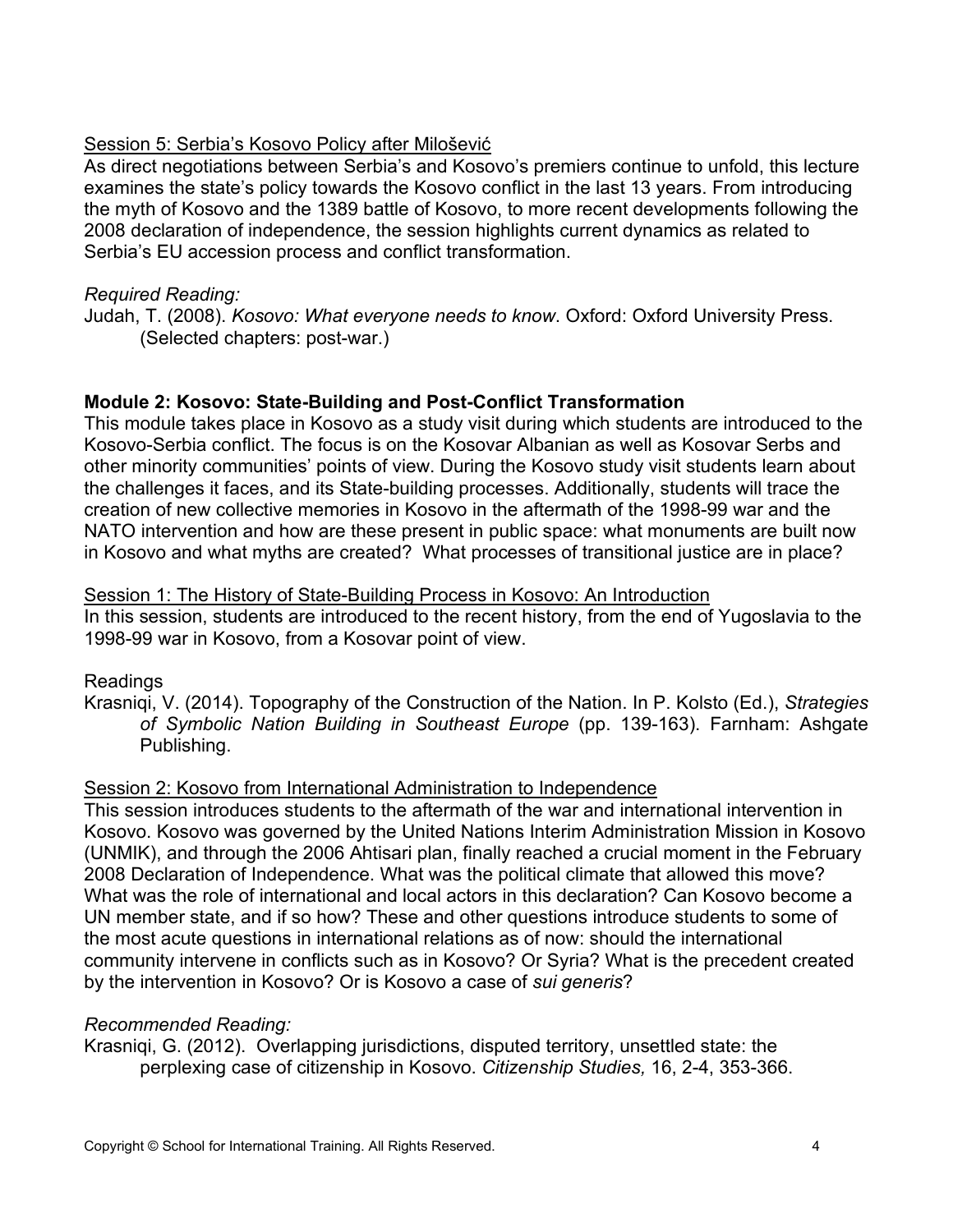# Session 3: Prishtina Memory Walk

In this session students explore the public space in the capital of Kosovo as it was shaped after 1999. Students visit newly built monuments in order to be able to critically engage with post-2008 memory politics in Kosovo. The session is conducted by scholars from the Gender Studies program at the University of Prishtina.

# Session 4: Site Visit to Prizren

In this session, students visit Prizren, which is among the most heterogeneous municipalities in Kosovo, with communities of Bosniaks, Turks, Roma, and Albanians. Students visit the old city of Prizren to explore its Ottoman past and the heritage of the League of Prizren, and be introduced to later developments in the city, demographic changes in the aftermath of the war, and more recent cultural developments with the founding of the DokuFest film festival, among the most cutting edge film festivals in the Balkans. The visit is followed by a group discussion.

# Session 5: Serbs in Kosovo

In the aftermath of the war, Serbs who remained in Kosovo received a minority status. While Serbs north of river Ibar refused to recognize Prishtina's role, powers, and rule of law, south of the Ibar River, Serb communities began to transform from enclaves to local Kosovar municipalities. In this session, we may visit the municipality of Gracanica, including a visit the Gracanica Monastery and a meeting with the mayor. We may alternatively visit the Decani Monastry and meet with Father Sava Janjic, also known as the cyber monk from Kosovo.

# Session 6: Transitional Justice in Kosovo

In this session, students are introduced to current developments in implementation and introduction of transitional justice mechanisms in Kosovo. The main issues and challenges to TJ are introduced such as the problem of still missing people in Kosovo, the creation of national myths and national heroes, and the role of gender and women in these processes. Alternatively, in this session students may visit the Humanitarian Law Center (HLC), a leading local NGO in TJ issues.

# *Recommended Reading:*

DWP Kosovo: Dealing with the Past [http://dwp-kosovo.info](http://dwp-kosovo.info/)

# **Module 3: Serbia after Milošević (II)**

In this module, we continue to deepen our understanding of political and social processes in Serbia, as well as begin with the group's preparation for the next module and visit to Bosnia-Herzegovina.

# Session 1: Kosovo Reflection Session and Summary

This session is devoted to a summary of the module and a reflection session, in which students bring together theory and practice, classroom lectures and site visits.

# Session 2: Responsibility as a Political Category

In this session, Prof. Daša Duhaček from the faculty of Political Science introduces the question of responsibility as a political category. Building on Hannah Arendt's political theory,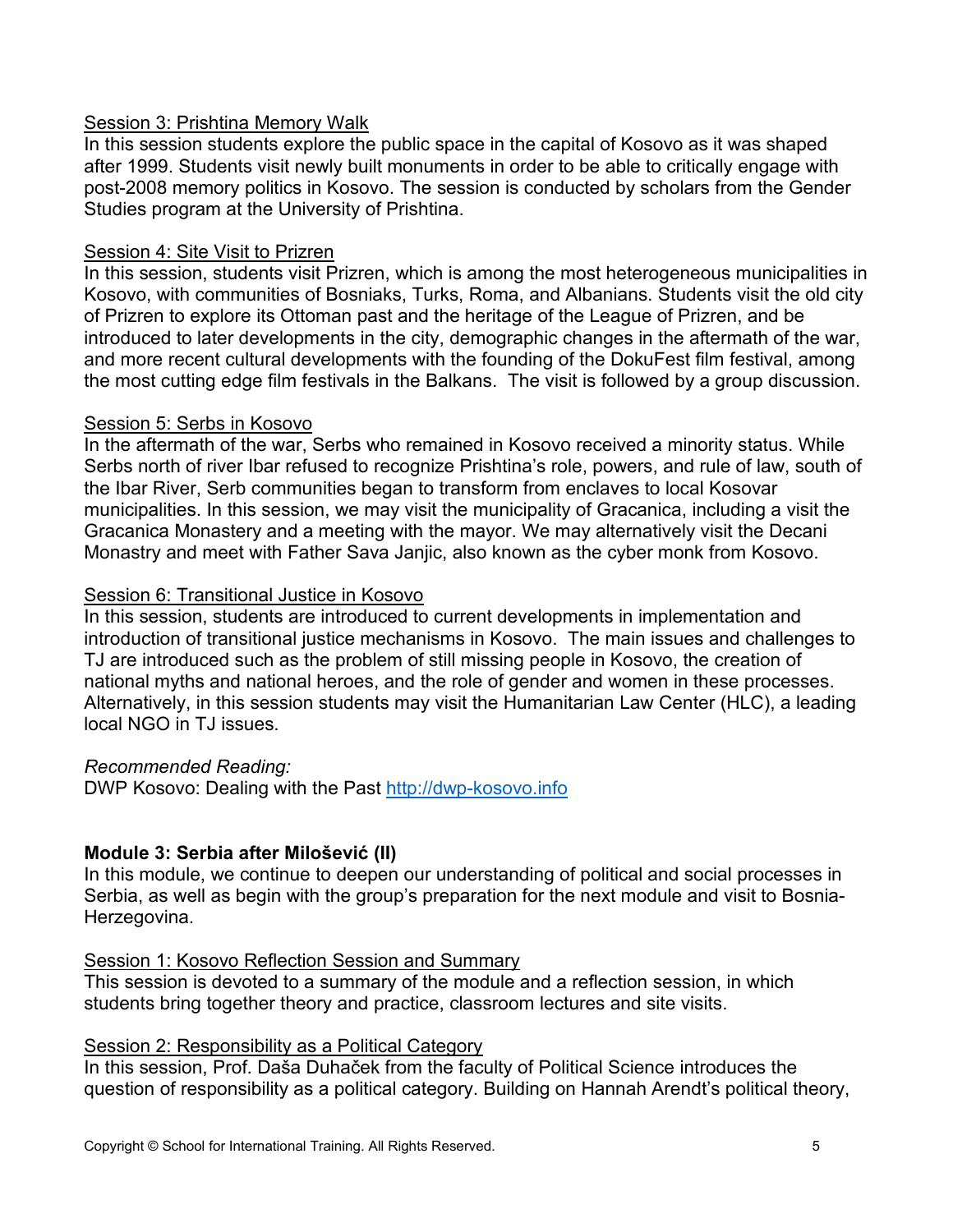Duhaček takes students through the fascinating and challenging dilemma of a society that still struggles with the definitions of war heroes and war criminals.

# *Recommended Reading:*

Duhaček, D. (2006). The making of political responsibility: Hannah Arendt and/in the case of Serbia. *Women and citizenship in Central and Eastern Europe*. Aldershot: Ashgate, 205-224.

#### Session 3: Field Visit: Youth Initiative for Human Rights in Serbia

Following the introduction to the question of responsibility as a political category, students visit a local NGO run by young Belgradians. Today's Serbia's post-war generation has to deal with the legacies of the wars of the 1990s. In their work, these activists put into action some of Duhaček's and Arendt's more theoretical discussions and share with students some of their projects such as "The Visiting Program" (building bridges between young people from Kosovo and Serbia), "The Days of Sarajevo Festival," and others.

# **Module 4: Bosnia-Herzegovina (BiH) after the Dayton Accords**

This module starts in Belgrade and continues in Bosnia. It allows students to understand and capture the new structures of post-Dayton BiH as divided to two entities: Republika Srpska and The Federation. The module presents current challenges, new identity constructions and peacebuilding efforts in dealing with the recent past. It also allows students a critical look on international interventions in the Western Balkans (and beyond).

#### Session 1: Introduction to BiH after Dayton (in Belgrade)

In this session, students are to the political structures in post-war Bosnia-Hercegovina, created as the consequences of the Dayton accords. The session picks the discussion from the end of the war in Bosnia to the current impediments to the functioning of Bosnia-Herzegovina as one state. Students are introduced to the two entities: Republika Srpska and The Federation, their political structures and political actors. The session features a documentary film, an ISP produced by SIT Balkans Alum (Spring 2009), that discusses the question of identity and belonging among young generation in BiH.

# *Required Film:*

Seigel-Boettner, Jacob, "Naši Narodi? Moji Identiteti: Four Youth Perspectives on National Identity in Post-Dayton Bosnia and Herzegovina" (2009). *Independent Study Project (ISP) Collection.* Paper 692.

#### Session 2: Students' Led Discussion: The New Bosnian Mosaic

This student-led discussion is scheduled prior to the educational excursion to BiH. The aim of this session is to allow students to engage with the readings and with some of the arguments about studying peace and conflict studies in Bosnia after Dayton to reflect on the challenges and dilemmas students and scholars should be aware of.

# *Required Reading:*

Bougarel, X., Helms, E., & Duijzings, G. (Eds). (2006). Introduction. *The New Bosnian Mosaic: Identities, Memories and Moral Claims in a Post-War Society*. Hampshire: Ashgate, 1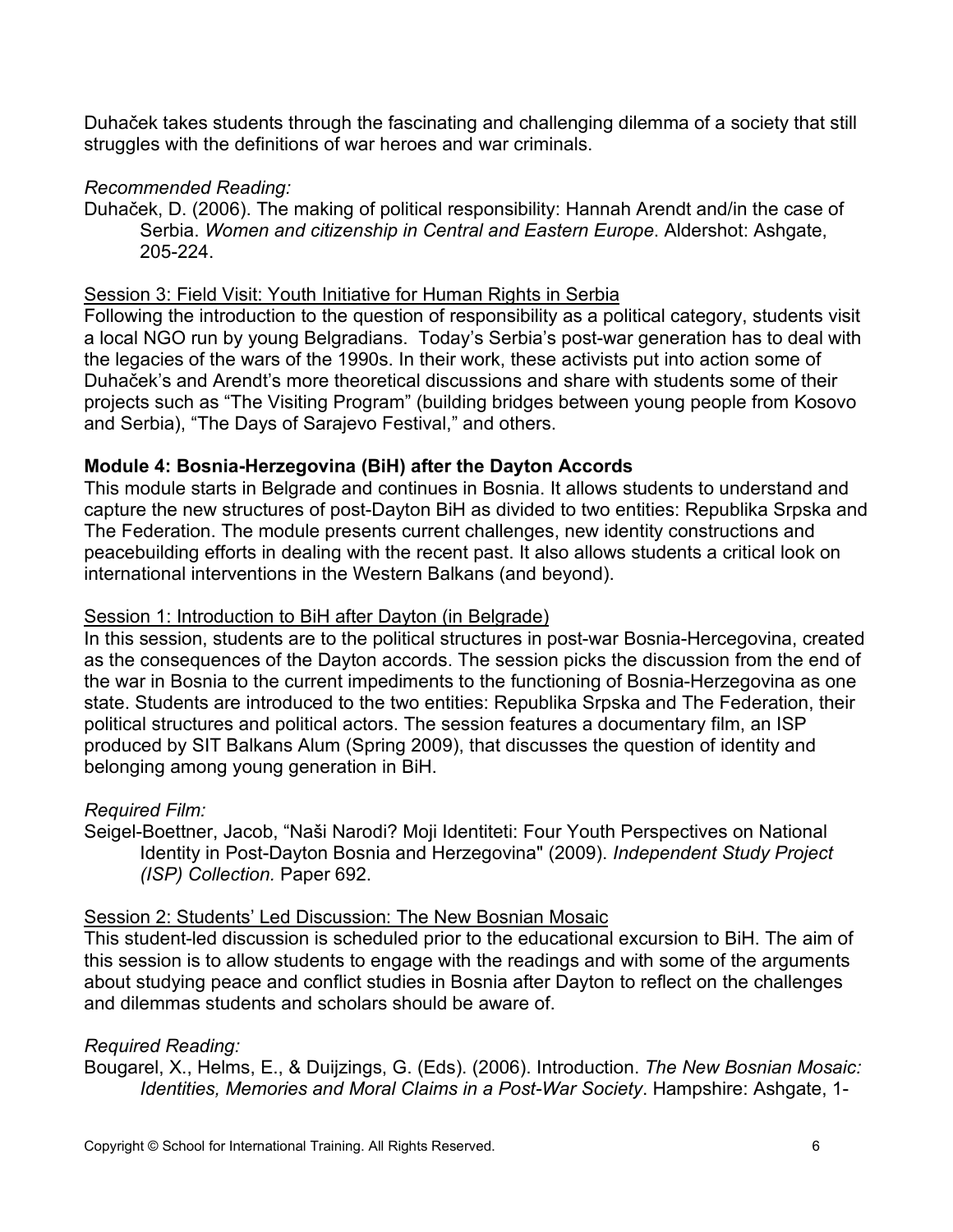38.

# **The following sessions take place in Bosnia-Herzegovina**

# Session 3: Bosnia after Dayton: a view from Banja Luka

In this session at the University of Banja Luka, students are introduced to the current burning issues in Bosnian politics as seen from Banja Luka: from the issue of the national census to the question of identity and belonging. On the same day, SIT students may meet with local students for an informal meeting in town.

# *Recommended Reading:*

Štiks, I. (2011). Being Citizen the Bosnian Way: Transformations of Citizenship and Political Identities in Bosnia-Herzegovina. In Cheneval, F., and S. Ramel (Eds). *Transitions: from Peace to Shared Political Identities: Exploring Pathways in Contemporary BiH,* 51, 1-2, 245-267.

# Session 4: Field Visit: OSCE Mission to Bosnia-Hercegovina

Students visit the OSCE offices in Banja Luka and meet with local and international position holders in the organization. This session not only exposes students to the ongoing presence of international organizations and powers in BiH, but also makes them aware of the challenges faced by the local communities as they continue to engage with peacebuilding and conflict transformation processes, decades after the war.

Session 5: Dayton Agreement and Transitional Justice: the Sarajevo Point of View This session introduces students to the war and post-war post-Dayton politics in Bosnia-Herzegovina as seen from Sarajevo, the capital of the state as well as the political center of the federation. Students are introduced to the current challenges to identity and transitional justice in BiH.

# Session 6: The Role of the International Community in Bih

This session students are introduced to the role of the international community in BiH after the war. Through a discussion about the role of the US, the students are challenged to process their thoughts and position regarding international interventions and the international community.

Session 7: Field Visit to the Museum of History of Yugoslavia and to the War Child Museums Students learn about the history of the Siege of Sarajevo, and about the newly established war child museum.

# Session 8: Islam in BiH

This session offers an introduction to Islam in BiH and in the Balkans with a focus on the ways the war, ethnic cleansing, and other processes have shaped perceptions of Islam among believers and non-believers as well the politics of identity in BiH. Following the lecture, students may visit the Gazi-Husrev Beg Mosque (Gazi Husrev Begova Džamija).

# *Recommended Reading:*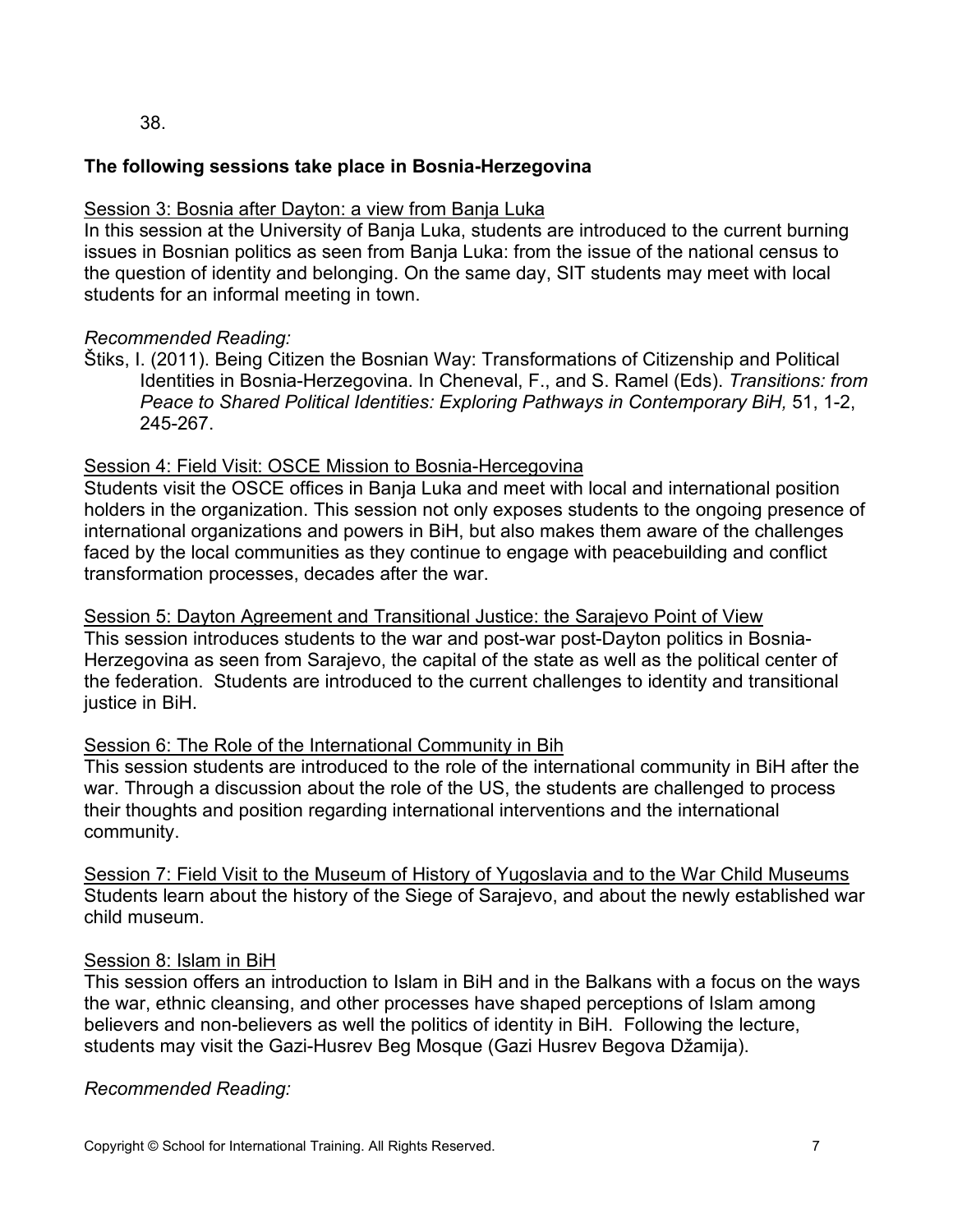Bringa, T. (1995). *Being Muslim the Bosnian Way: Identity and Community in a Central Bosnian Village*. Princeton: Princeton University Press.

# Session 9: Field visit: The Srebrenica Memorial in Potočari

In this half-day study visit, students may visit the Potočari Memorial Center where the war victims are burried. After a visit to the cemetry, students also visit the memorial room and are introduced to the issues by a staff member at the Memorial Center. Prior to the visit, students participate in a discussion based on the *Cry from the Grave* Film and the Duijzings' text.

# *Required Reading:*

Duijzings, G. (2006). Commemorating Srebrenica: Histories of Violence and the Politics of Memory in Eastern Bosnia. In Bougarel, X., E. Helms, & G. Duijzings (Eds). *The New Bosnian Mosaic: Identities, Memories and Moral Claims in a Post-War Society*. Hampshire: Ashgate, 141-166.

# *Required Film:*

Woodhead, L., (1999). *A Cry from the Grave*. London: BBC & Antelope Limited. Antelope.

# Session 10: Bosnia-Herzegovina Reflection Session and Summary

This session is devoted to a summary of the module and a reflection session, in which students bring together theory and practice, classroom lectures and site visits.

# **Assignments and Evaluation**

# Assignment Descriptions and Grading Criteria

# 1) Student-led Class Discussion (40%)

In each of the modules, readings and reflection sessions are led by students, in addition to those led by SIT staff. Student-led discussions put emphasis on text joint analysis and on synthesis sessions between readings, field visits, and lectures.

You are expected to prepare Power Point Presentation that will serve as a basis for:

- 50-minute presentation which should also allow for an interactive group discussion and reflection on the subject matter
- Each group will consist of 4 students barring one which will only include 3 students
- Each group will be divided into two subgroups (2+2) with each being allocated 25 minutes of the presentation
- It is up to the groups themselves to decide on the subgroups and the order in which the members will be presenting

Text analysis group discussions should include:

- Necessary background information, including the name(s) of author(s);
- Main themes identified;
- Other relevant information or data you find particularly interesting/important;
- Your reflections on identified themes/issues raised.

Copyright © School for International Training. All Rights Reserved. 8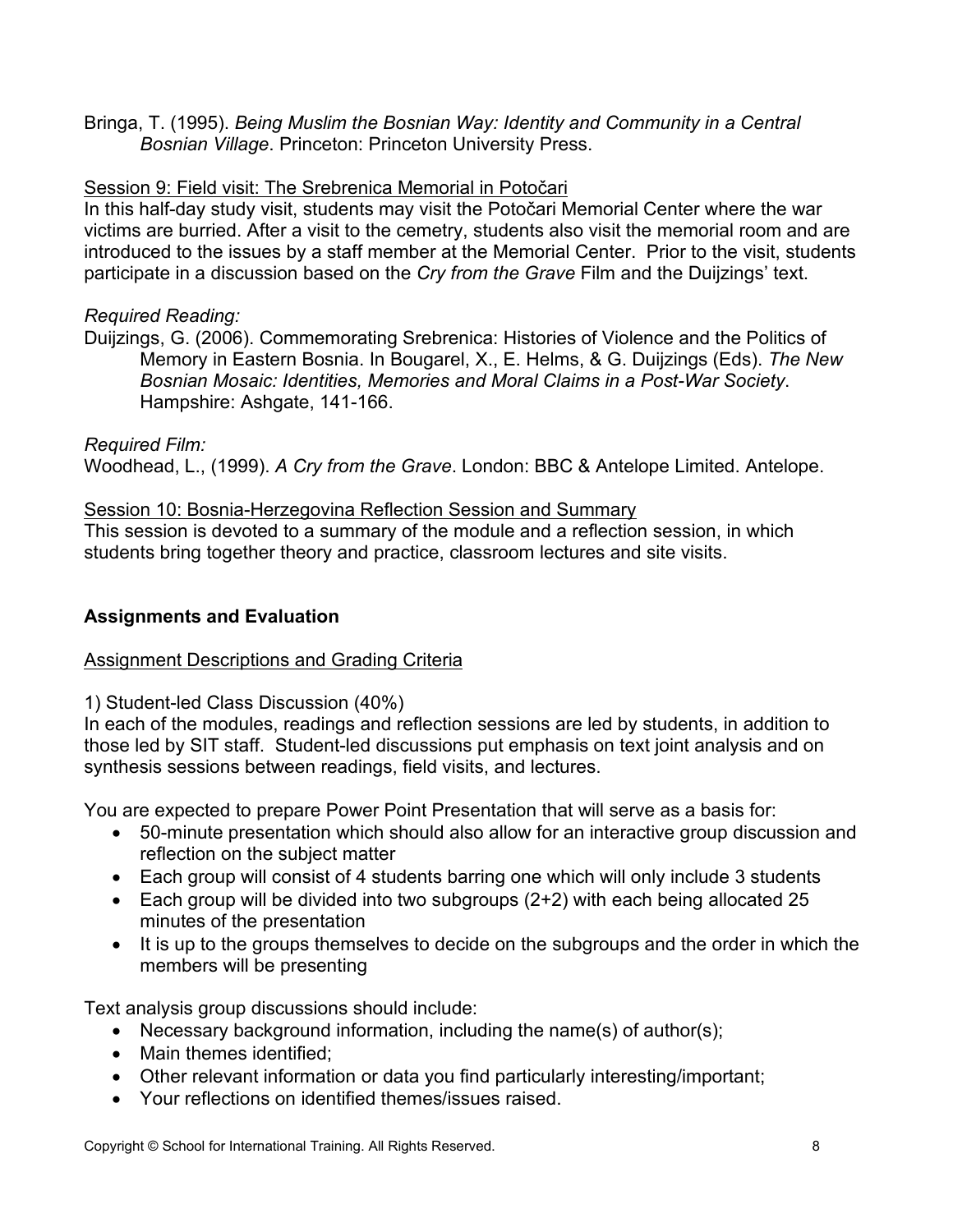Post-excursion group discussions should summarize the students' experiences and allow for the synthesis of the various themes, lectures and sites that the students were exposed to during their excursion as well as the knowledge previously acquired in class and through the reading materials.

# 2) Opinion Essay (50%)

The purpose of this assignment is to allow you to reflect on your own learning process since the beginning of the semester, in studying about post-conflict, post-Yugoslav, post-Socialism processes in Serbia, Kosovo and Bosnia-Hercegovina.

The opinion essay should serve as an opportunity to critically reflect on the experiential and academic knowledge you have acquired during the course. In your essay, you should make reference (by using in-text citations) to any of the literature that we read and to the lectures you attended, to offer a synthesis of your experience in the Peace and Conflict Studies seminar.

The main objective of the assignment is to allow you to reflect on your experience as a student on a semester abroad in the Balkans. Even more so, what do you foresee as the ethical concerns you may be facing during your independent study month, as an undergraduate student conducting the ISP/ISPJ/Internship research on some sensitive themes?

Your essay can be written as a blog entry.

Strong essays may be considered for publication on Reporting Balkans researching Balkans section.

Your essay should not exceed 1000 words Font size: 12 Double space.

3) Participation (10%)

- Attendance promptness to class and positive presence in class;
- Active listening paying attention in class and during field excursions, asking appropriate questions, showing interest and enthusiasm, entertaining contradictory perspectives, taking notes;
- Self-directed learning reading the local paper and other materials to follow local perspectives on relevant issues, discussing issues with host families and others;
- Involvement in-class discussions either in small or large groups;
- Group accountability during field excursions and classes;
- Taking leadership roles leading and guiding discussions in a productive direction.

# Assessment

Student-led Class Discussion - 40% Opinion Essay - 50% Participation/Readings - 10%

# Attendance and Participation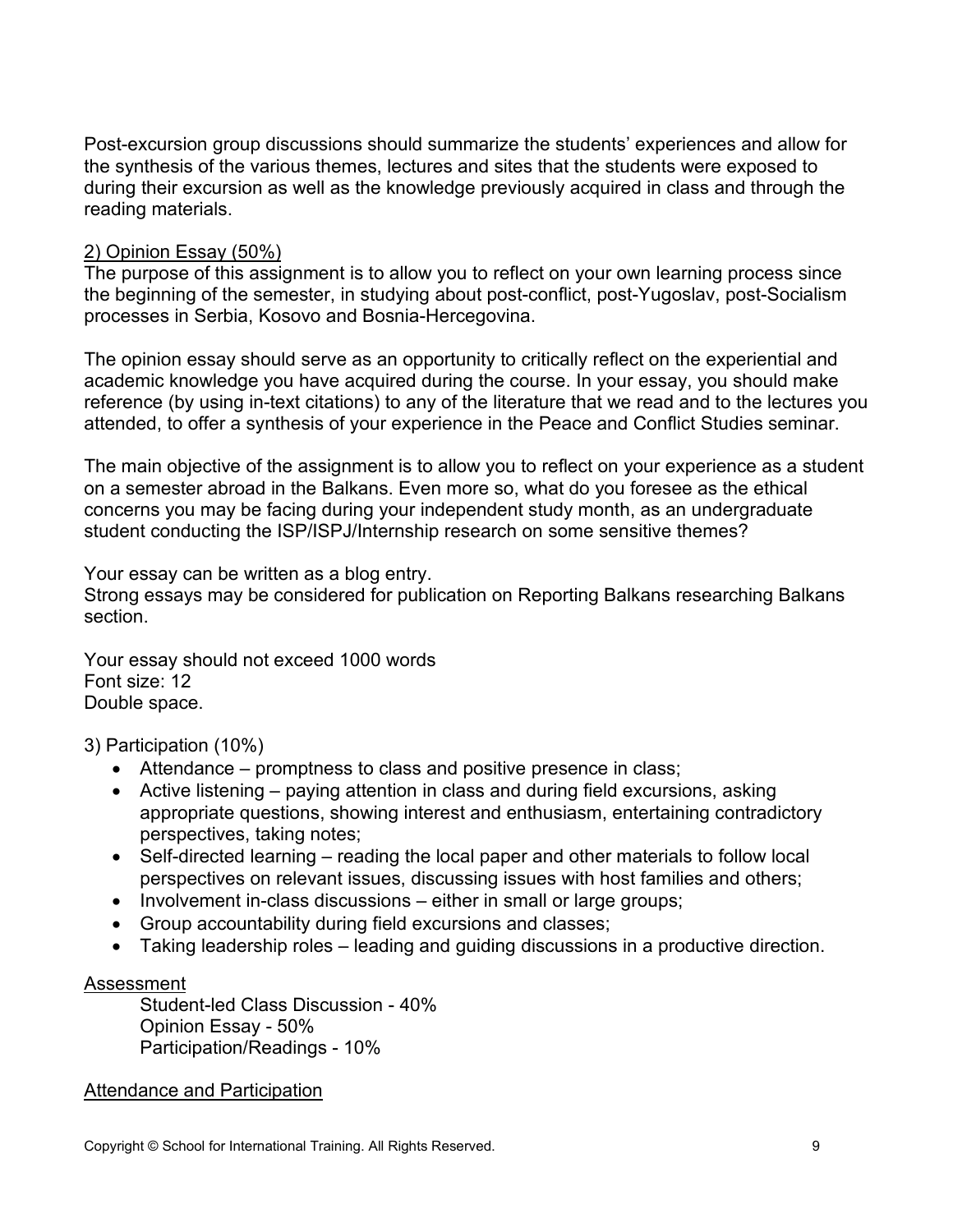Due to the nature of SIT Study Abroad programs, and the importance of student and instructor contributions in each and every class session, attendance at all classes and for all program excursions is required. Criteria for evaluation of student performance include attendance and participation in program activities. Students must fully participate in all program components and courses. Students may not voluntarily opt out of required program activities. Valid reasons for absence – such as illness – must be discussed with the academic director or other designated staff person. Absences impact academic performance, may impact grades, and could result in dismissal from the program.

#### Late Assignments

SIT Study Abroad programs integrate traditional classroom lectures and discussion with fieldbased experiences, site visits and debriefs. The curriculum is designed to build on itself and progress to the culmination (projects, ISP, case studies, internship, etc.). It is critical that students complete assignments in a timely manner to continue to benefit from the sequences in assignments, reflections and experiences throughout the program. Students may request a justified extension for one paper/assignment during the semester. Requests must be made in writing and at least 12 hours before the posted due date and time. If reason for request is accepted, an extension of up to one week may be granted at that time. Any further requests for extensions will not be granted. Students who fail to submit the assignment within the extension period will receive an 'F' for the assignment.

| <b>Grading Scale</b> |  |
|----------------------|--|
| A                    |  |
| А-                   |  |
| B+                   |  |
| В                    |  |
| В-                   |  |
| C+                   |  |
| С                    |  |
| C-                   |  |
| D+                   |  |
| D                    |  |
| F                    |  |
|                      |  |

# **Program Expectations**

• In addition to readings, which will be assigned for each of the units, it is also your responsibility to keep up to date with current events. At a minimum, you are required to read the *Balkan Insight* news website [\(http://www.balkaninsight.com\)](http://www.balkaninsight.com/)*;* it is also recommended that you read daily newspapers available online in English (list available on Moodle). Familiarity with current events and a working knowledge of day-to-day political issues will be needed in the Thematic Seminar and will also help you in the process of choosing your ISP topic.